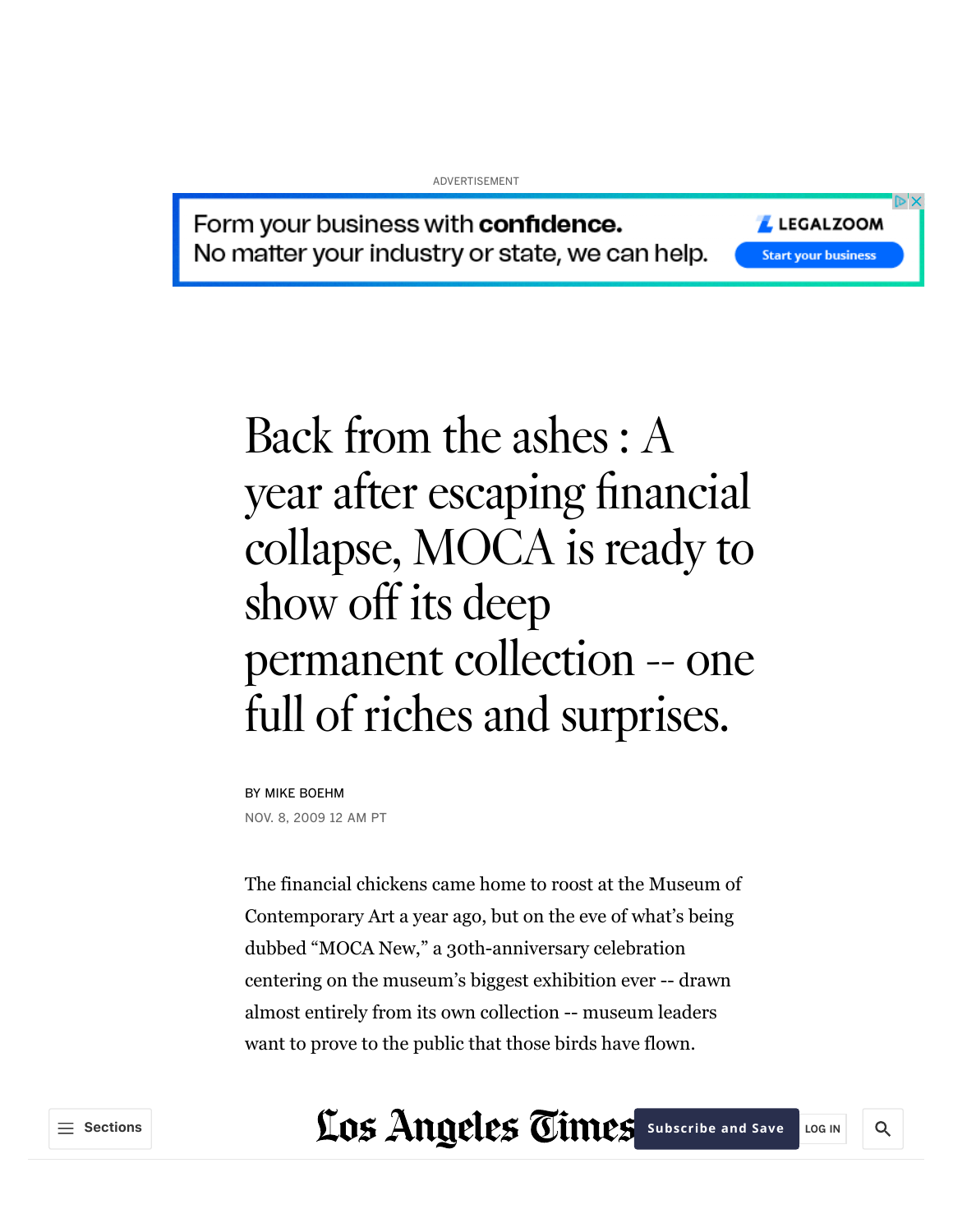Andrea Zittel mulled whether to house eight bantam hens in her conceptual piece, "A-Z Breeding Unit for Averaging Eight Breeds" -- as the sleek, steel-and-glass, climate-controlled henhouse-as-inverted-pyramid did when it first was seen in 1993.

 $\mathbf{f}$ 

**y** 

 $\overrightarrow{\tau}$ 

Zittel was game, Schimmel said, but she worried that the birds would be too cooped-up during a show scheduled to run nearly six months and proposed creating a new, roomier version. Schimmel decided viewers at MOCA's Geffen Contemporary building, which will reopen after being dark 10 months to save money, would have to be satisfied with the existing structure, sans hens. "This," joked the talkative, tousle-haired curator, "is the new, more economically viable MOCA."

Large as it is, the anniversary display spares MOCA the expense of importing art, except for five paintings borrowed locally from the Broad and Weisman foundations. But the show, which occupies all of the Grand Avenue headquarters building and half of the Geffen Contemporary to the east in Little Tokyo, offers the deepest and broadest gaze presented of the museum's collection.

It ranges in time from a 1939 painting by Piet Mondrian to works created in 2006. Among the newest are Charles Gaines' "Explosion Drawing #7," a billowing inferno that could be the flame-and-smoke flowering of a suicide bomber's belt or an improvised explosive device.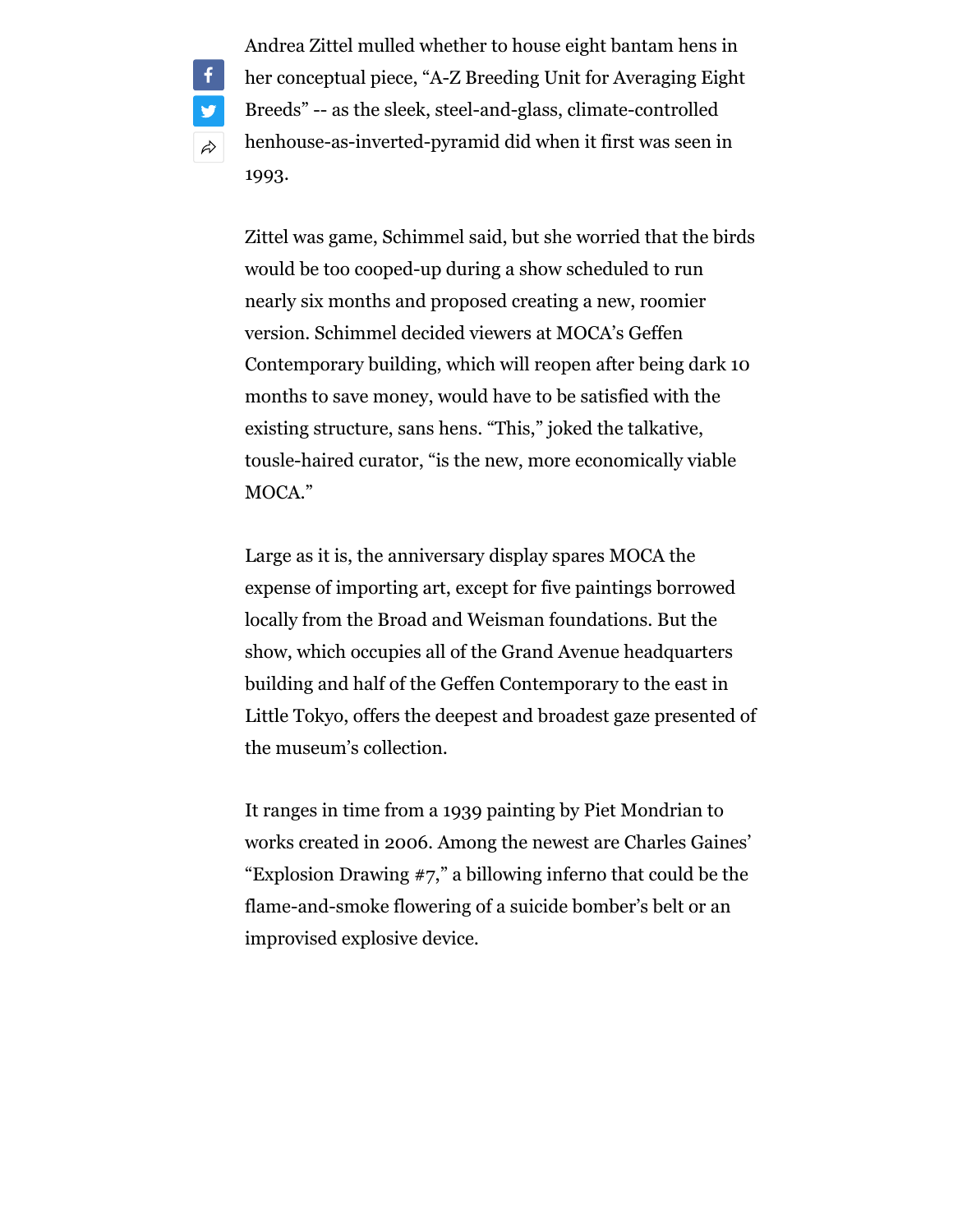ADVERTISEMENT



MOCA's fiscal crisis wasn't just a product of last year's global meltdown. It followed nearly a decade of chronic fundraising shortfalls, during which museum leaders steadily spent down a \$38-million endowment to continue the ambitious exhibitions that helped cement its reputation for presenting perhaps the world's finest roster of shows dedicated exclusively to post-World War II art. When the worldwide economic woes hit, they left MOCA nearly tapped out.

Finally, the board accepted a \$30-million bailout from Eli Broad, whose conditions included trustees escalating their own contributions, while putting a lid on spending. Nine months later, museum officials announced that nearly \$30 million in additional pledges and donations had come in this year, including \$2 million from board member Fred Sands.

With director Jeremy Strick forced to resign, Charles Young, the former UCLA chancellor, came out of retirement to shepherd change. By June, he and the board had cut staff and spending 25%, yielding a museum with a \$15.5-million budget and 119 employees. The recruitment of several new board members and the return of two who left around the time of the crisis are signs that at least some wealthy funders are buying into the plan.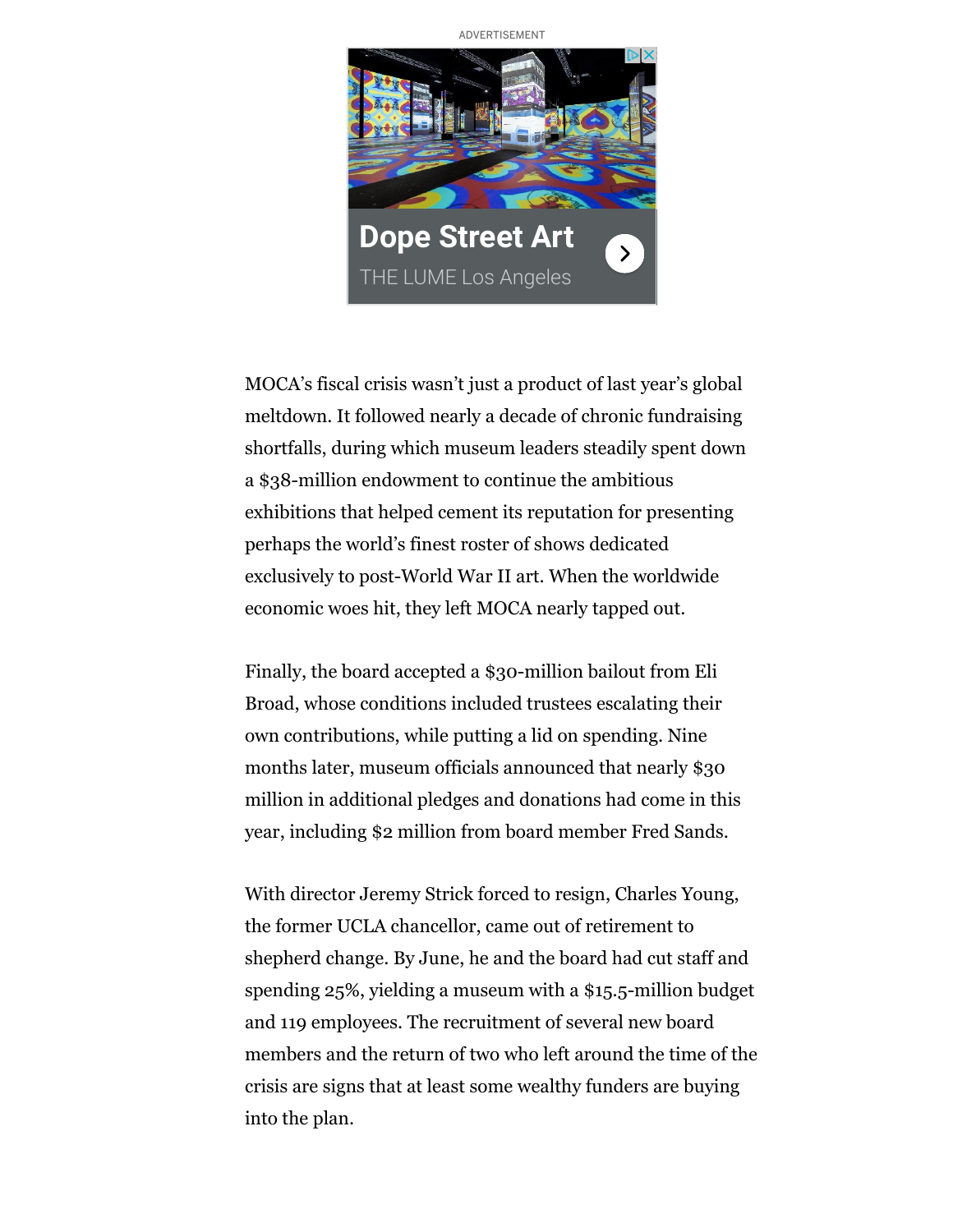Young hopes to give way by March to a new director being sought with help from an executive search firm hired in September.

MOCA recently began buying art for its collection again after a six-month freeze, Young said. The museum's most significant purchase was its \$11-million acquisition of the Panza Collection in the early 1980s; the 80-work trove of Abstract Expressionist and Pop-era art heralded the young museum as a force in the contemporary art world.

The collection has grown from there mainly through gifts. Over the years, major donations of art collections have come from Marcia Weisman, Barry Lowen, Scott Spiegel and Rita and Taft Schreiber, the Lannan Foundation and through funding from the Ralph M. Parsons Foundation.

"Having the collection up" -- as in the anniversary show -- "is by far the most successful way of soliciting individuals to make donations," Schimmel said.

As the museum banners its 30th-anniversary gala and exhibition (the party on Saturday is being directed by artist Francesco Vezzoli and includes a one-off performance piece he's conceived for pop singer Lady Gaga and dancers from the Bolshoi Ballet), the aim, said Young, is to show "that MOCA has turned itself around, MOCA is out of survival mode, and is self-sustainable and moving forward."

But MOCA still has work to do before many in the art world are convinced it is really back, says Lyn Kienholz, founder of the L.A.-based California/International Arts Foundation, which aims to raise the profile of California artists.

In her circles, Kienholz said, "everybody's feelings are on hold"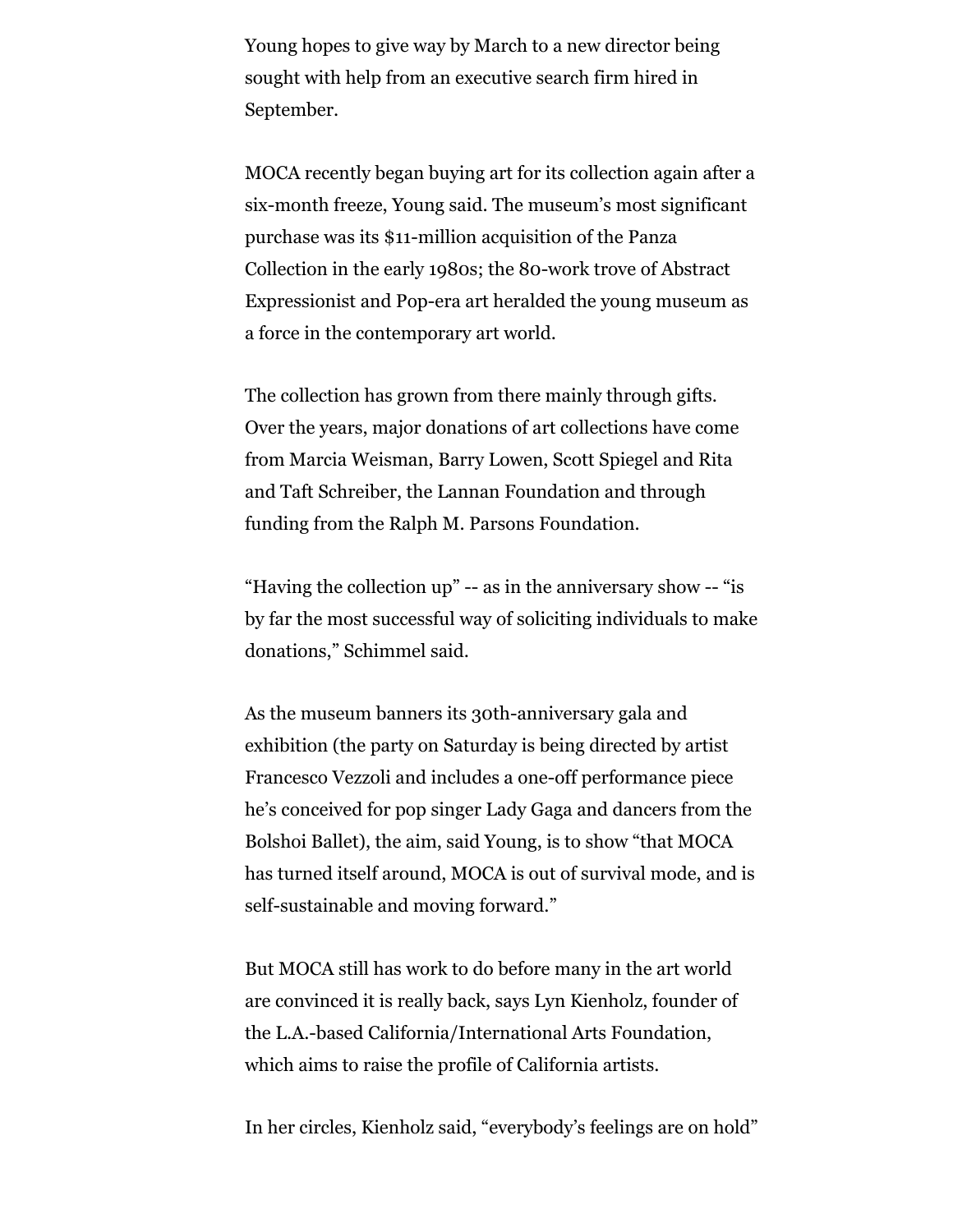as to whether the museum can muster the funding and nerve to jump back into the expensive game of regularly booking touring shows and organizing ambitious homegrown special exhibitions.

The shows that allowed MOCA to make its name typically have relied on intensive curatorial research to scout, study and borrow outside artworks, then the added expense of shipping, insuring and installing them. "They've done a fabulous job over the years," Kienholz said, "and we hope it will continue."

At the moment, the exhibition larder at MOCA's two downtown venues is thin, with only a traveling Arshile Gorky retrospective announced.

--

## Memory lane

Walking with Schimmel through the mazes of galleries in the Geffen and on Grand Avenue, and listening to him describe the thought process behind presenting the art, it becomes apparent that this is the box-set version of MOCA, intended to show how art has developed since World War II but from a perspective uniquely L.A.'s.

For him, after nearly 20 years at MOCA, going through the collection to pick this array of its finest works was like going through old school yearbooks. Along with the pieces themselves, he says, what kept hitting him were the voices and sensibilities of the artists, collectors, curators and museum leaders who shaped the collection.

"Far more voices have played a role than I understood," he said. "There's a patchwork of visions. You say, 'Aah, there's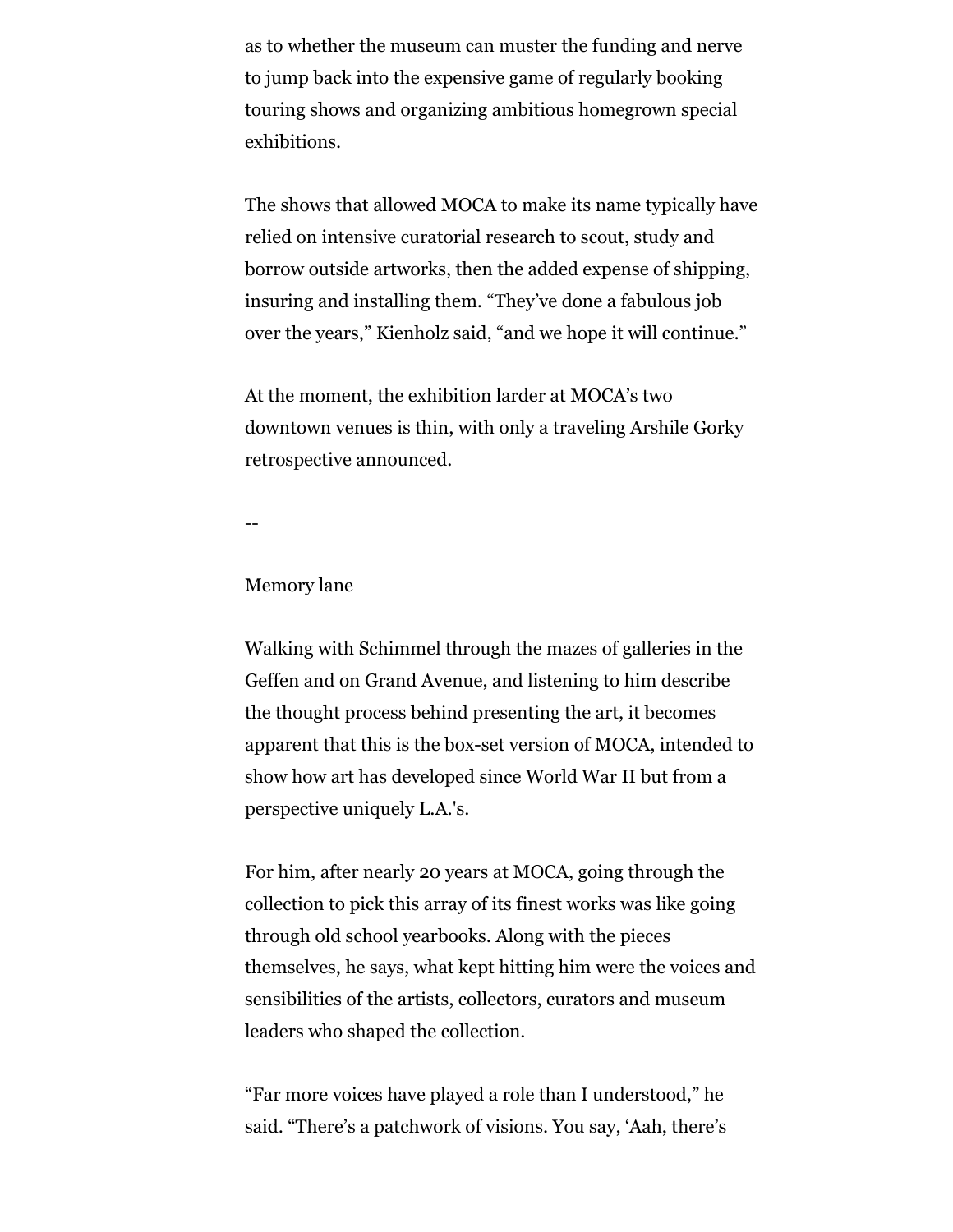Ann Goldstein's there [the senior curator who recently left to become director of an art museum in Amsterdam], there's Richard Koshalek's, there's Pontus Hulten [MOCA's first two directors], there's [collector] Barry Lowen, who passed away [24] years ago. You recognize the presence."

Art, it has been said, is news that remains news. For Schimmel, a big part of curating this show was arraying works in ways that help them continue to speak freshly, not just to the viewer but to one another.

MOCA's curators don't take the layman's approach to hanging paintings -- put 'em on the wall and see how they look. They get to play with dollhouse versions of their own buildings, which they filled, in laying out this show, with hundreds of tiny, lovingly detailed replicas of the works that were finalists for inclusion.

One model is in the basement of the Grand Avenue building, near the center of a high-ceilinged storeroom, staging and office area so packed with art awaiting installation upstairs that it made one think of the hoard at the end of "Citizen Kane" -- minus the sled.

In the storage section, two gaunt, towering Giacometti statues stand side by side, carefully anchored and belted with protective padding. Schimmel pulls on a sliding wall used for storing paintings, and a Jasper Johns, a Mark Rothko bull'seye, an Elaine Sturtevant and two Franz Klines materialize.

Later, while fiddling with the exhibition model, Schimmel blithely commits the art crime of the century, plucking Jackson Pollock's "Number 1, 1949" drip painting from the wall with a loud snap and rubbing its edges between his thumb and forefinger. The real item, a 5-by-9-foot storm of color and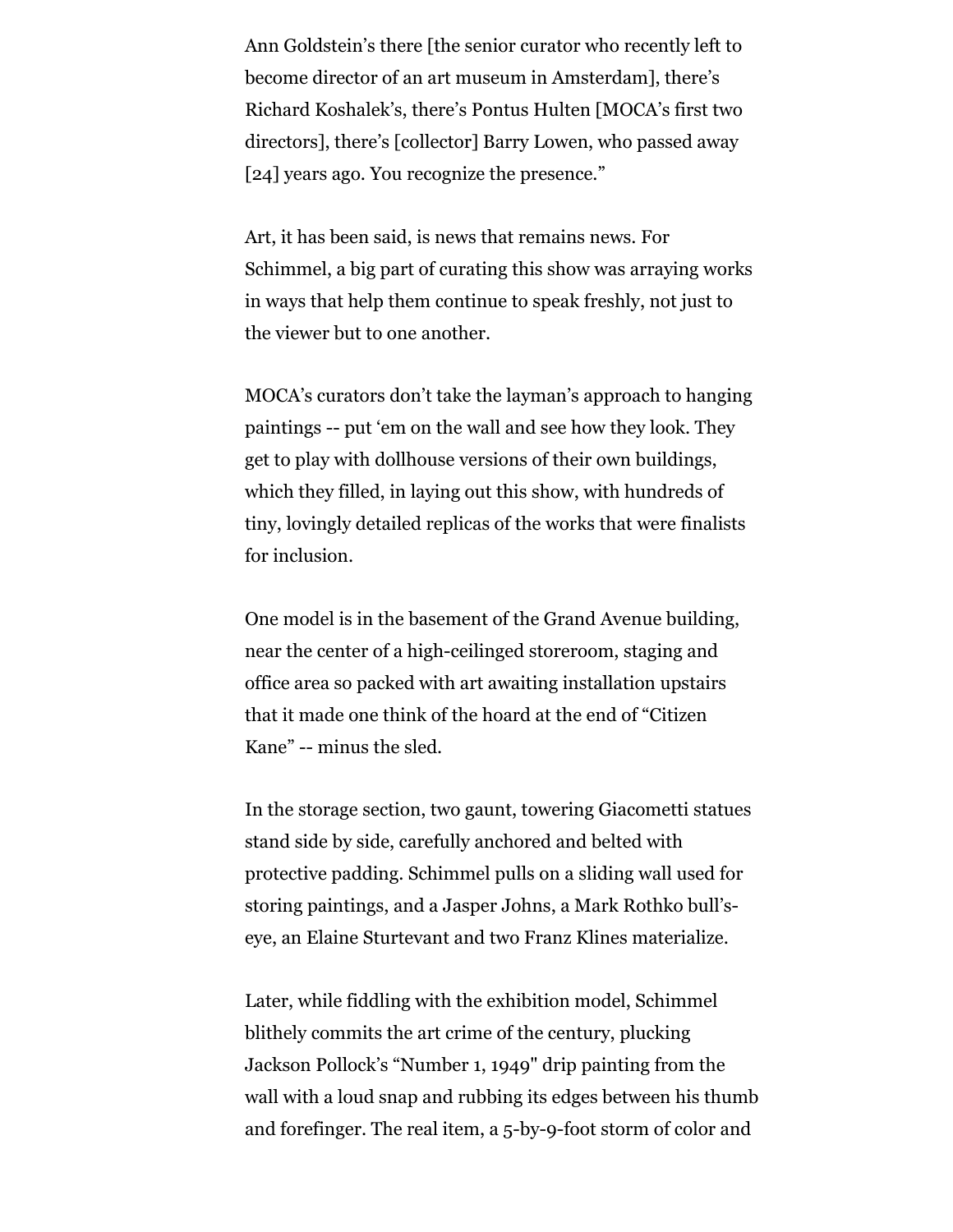light, is quite safe and will hang in a gallery above.

Schimmel suggests that viewers make at least two visits to take in this show. First do Grand Avenue, which brings you from the 1940s through the 1970s and includes such stars as Willem de Kooning, Andy Warhol, Diane Arbus, Roy Lichtenstein and Robert Rauschenberg. Then return for the 1980s onward at the Geffen. As the clock moves forward, the presence and influence of L.A. artists increase.

"This is very interesting. CalArts, CalArts, CalArts," he says while escorting a visitor through the Geffen. He's ticking off the common pedigrees of three artists, Lari Pittman, David Salle and Jack Goldstein, on show in one gallery. Then he points toward an adjoining room and says, "Mike Kelley, CalArts. You can't overstress the importance of CalArts in the '80s."

--

### Mortality on display

A little farther on, he stops and seems suddenly taken aback. He's just showed "Portrait of MOCA," a conceptual piece by Felix Gonzalez-Torres in which the titles of key exhibitions in the museum's history form a two-line printed crawl near the ceiling, along with references to world-historical events. Nearby are a painting by Martin Kippenberger and a space reserved for a not-yet-hung canvas by Goldstein.

"All artists my age or younger, who died," says the curator, 54. "It just dawned on me. If I had realized it before, I probably wouldn't have put them together."

Mortality is an intended part of the story in another gallery,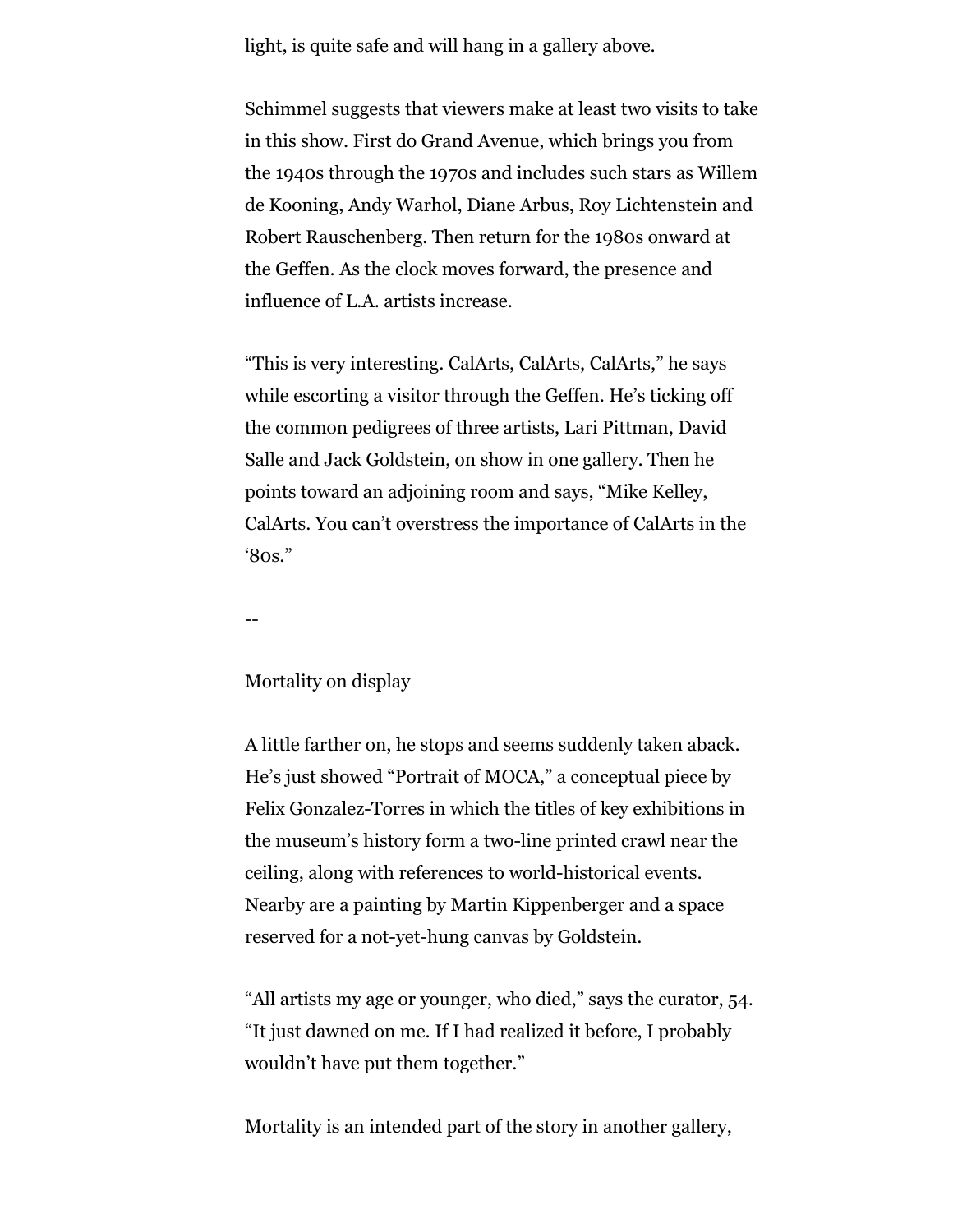where drawings by Raymond Pettibon face "Swedish Erotica & Fiero Parts," a large conceptual art installation by a fellow Angeleno, Jason Rhoades, who died in 2006 at 41. "He was very close with Raymond. They owned a fishing boat together," Schimmel says. "Does that mean anything to the public? I don't know. I know it'll mean something to Ray and to [Rhoades'] widow. It's one of the great stories throughout the history of art, the relationship between artists and the dialogue as they do different things."

If you wend through the 70 years of artists' affinities and contradictions, desires and revulsions, measures and countermeasures, Schimmel says, "You will have a very full and rich story -- not the only story -- but a very full and rich story told from the vantage point of Los Angeles."

It's probably for the best, he says, that MOCA's money problems "played out in a very public way, because sometimes when you think you might lose something, you appreciate it more. If there is anything that will make people aware of how substantial this museum is, how much it has accomplished in 30 years, it's the permanent collection show."

--

# [mike.boehm@latimes.com](mailto:mike.boehm@latimes.com)

--

# 'Collection: MOCA'S First Thirty Years'

Where: MOCA Grand Avenue, 250 S. Grand Ave., and the Geffen Contemporary at MOCA, 152 N. Central Ave., Los Angeles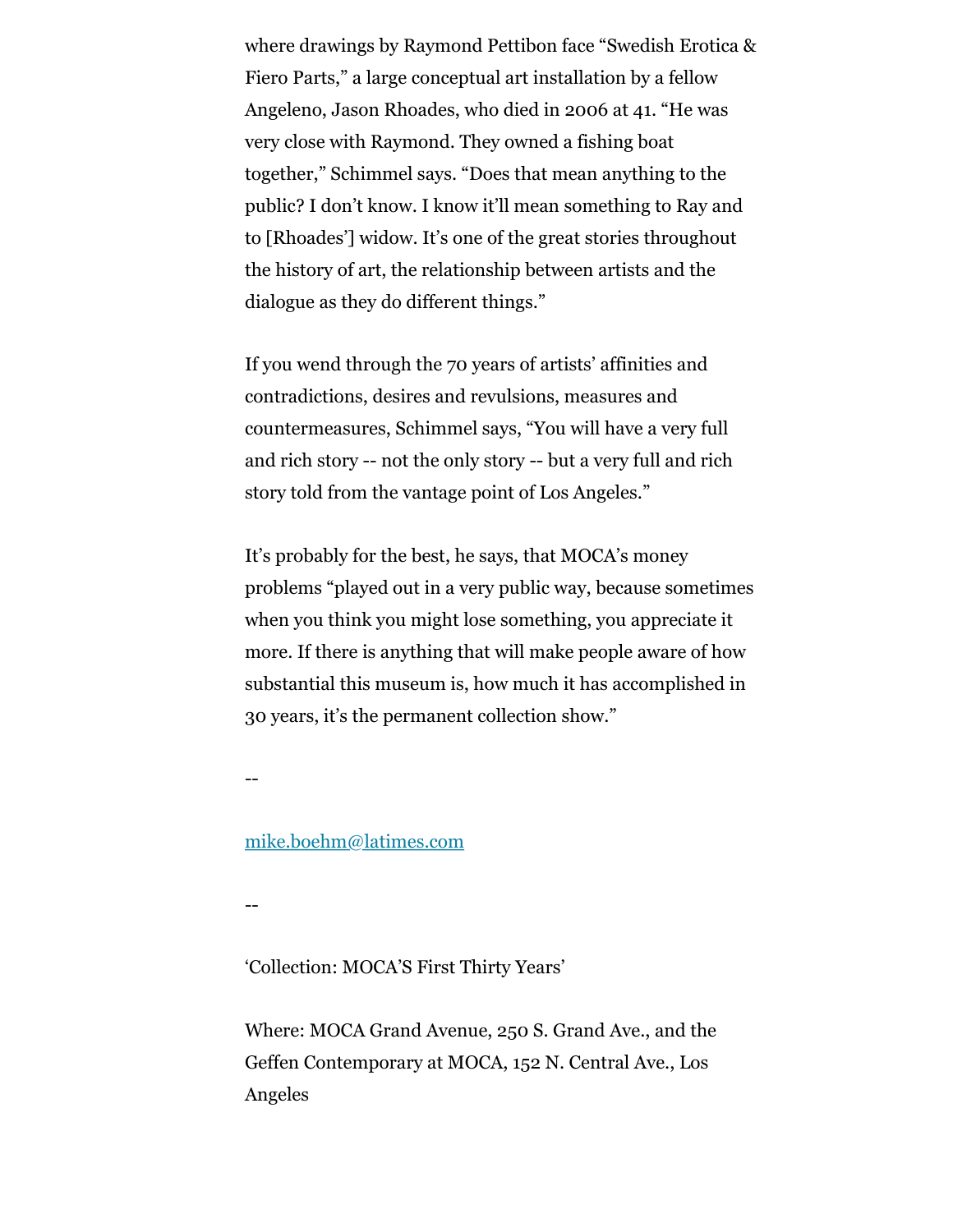When: Nov. 15 to May 3; 11 a.m. to 5 p.m. Mon. and Fri., 11 a.m. to 6 p.m. Sat. and Sun., 11 a.m. to 8 p.m. Thu. Closed Tue. and Wed.

Price: \$5 to \$10 (tickets are good for both venues on the same day only).

Contact: (213) 626-6222 or www.moca.org



[Mike Boehm](https://www.latimes.com/la-bio-mike-boehm-staff.html)

Mike Boehm is a former arts reporter and pop music critic for the Los Angeles Times.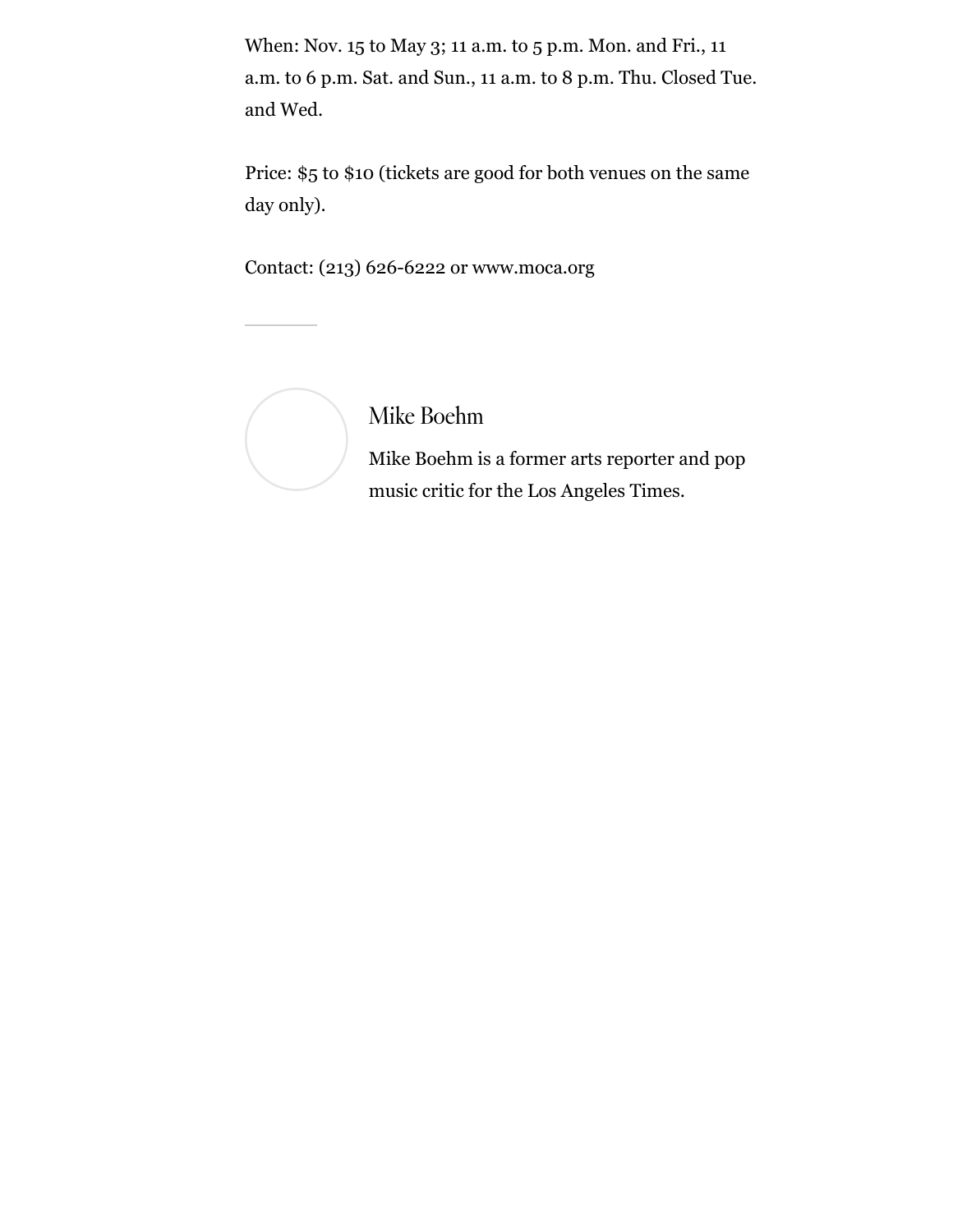### [SUBSCRIBERS ARE READING](https://www.latimes.com/topic/for-la-times-subscribers)

[L.A. Times electoral endorsements for 2022](https://www.latimes.com/opinion/story/2022-04-27/complete-list-of-los-angeles-times-elections-endorsements-2022)

[Your guide to California's 2022 primary election](https://www.latimes.com/california/story/2022-05-09/your-guide-to-californias-2022-primary-election)

[Churchgoers tackled, hogtied gunman after deadly Laguna Woods church](https://www.latimes.com/california/story/2022-05-15/multiple-people-shot-at-church-in-laguna-woods-o-c-sheriff-says) shooting

#### **[FOR SUBSCRIBERS](https://www.latimes.com/topic/for-la-times-subscribers)**

[9 magical swimming holes in California to escape the heat](https://www.latimes.com/travel/list/swimming-holes-california-beat-the-heat)

[Welcome to Portugal, the new expat haven. Californians, please go home](https://www.latimes.com/world-nation/story/2022-05-12/california-expats-portugal-relocation-lisbon)